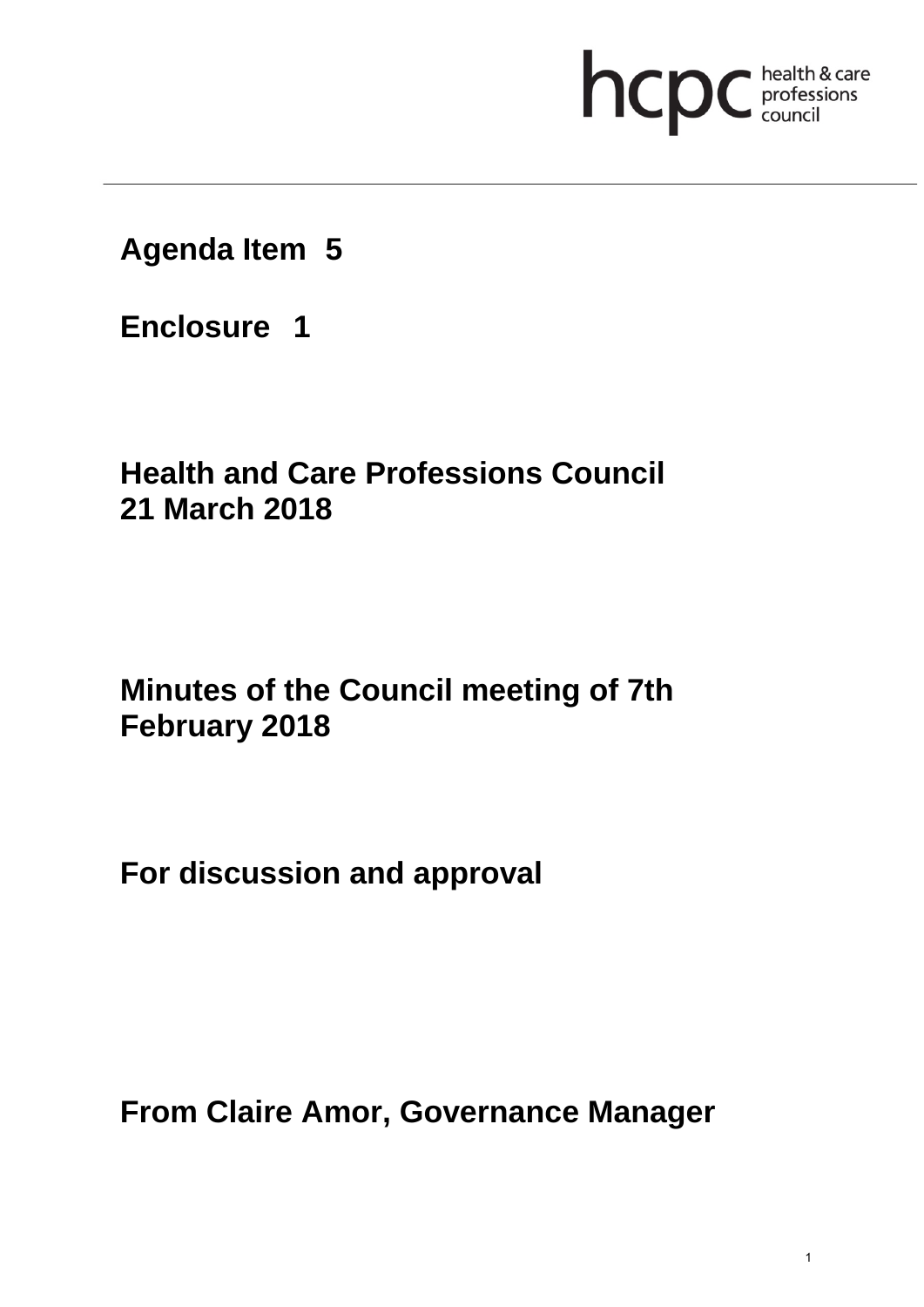### health & care hcp professions<br>council

## **Council**

#### **Minutes of the 116th meeting of the Health and Care Professions Council as follows:-**

- **Date:** Wednesday 7 February 2018
- **Time:** 1pm
- **Venue:** Rooms D & G, Health and Care Professions Council, Park House, 184 Kennington Park Road, London SE11 4BU
- **Present:** Elaine Buckley (Chair) Stephen Cohen Maureen Drake Kathryn Foreman Sue Gallone Sonya Lam Eileen Mullan Joanna Mussen Gavin Scott Robert Templeton Stephen Wordsworth

#### **In attendance:**

Claire Amor, Secretary to Council John Barwick, Acting Director of Fitness to Practise Jonathan Bracken, Solicitor to Council Ellis Christie, Quality Compliance Officer Guy Gaskins, Director of Information Technology Andy Gillies, Director of Finance Abigail Gorringe, Director of Education Michael Guthrie, Director of Policy and Standards Teresa Haskins, Director of Human Resources Michael Humphreys, Professional Standards Authority Daniel Knight, Publishing Manager Louise Lake, Director of Council and Committee Services James Penry-Davey, Capsticks Greg Ross-Sampson, Director of Operations Marc Seale, Chief Executive and Registrar Kate Steele, Capsticks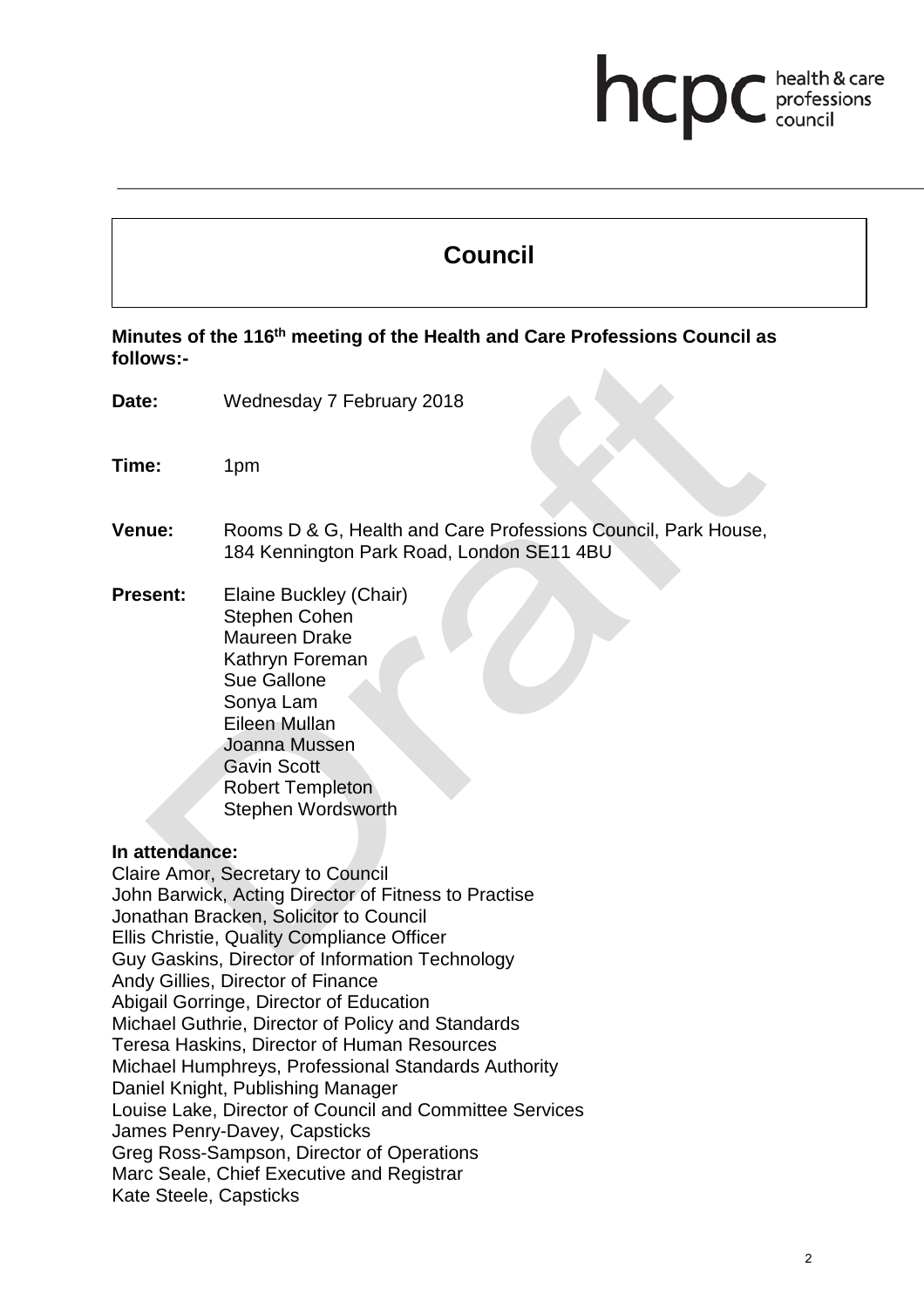#### Public Agenda

#### **Item 1.18/1 Chair's welcome and introduction**

1.1. The Chair welcomed Council members and those seated in the public gallery to the 116<sup>th</sup> meeting of Council.

#### **Item 2.18/2 Apologies for absence**

2.1 Apologies were received from Graham Towl.

#### **Item 3.18/3 Approval of Agenda**

3.1 The Council approved the agenda.

#### **Item 4.18/4 Declaration of Members' interests**

4.1 No interests were declared.

#### **Item 5.18/5 Minutes of the Council meeting of 6 and 7 December 2017 and 18 January 2018**

- 5.1 The Council considered the minutes of the 114<sup>th</sup> and 15<sup>th</sup> meeting of the Health and Care Professions Council.
- 5.2 The Council agreed the minutes.

#### **Item 6.18/6 Matters arising**

- 6.i.1 The Council noted those matters arising from the meetings held on 6 and 7 December 2017 and 18 January 2018.
- 6.i.2 The Council noted the report.

#### **Item 7.18/7 Chair's report**

- 7.1 The Council received a report from the Chair.
- 7.2 During discussion the following points were noted:-
	- a successful round table discussion took place in January with the professional bodies. Discussion focused on the consultation on the future shape of regulation. There was significant consensus among the participants with respect to the key topics. Feedback from the event was positive and consideration will be given to hosting a second event later in the year;
	- the Chair, Chief Executive and Director of Communications met with Shona Robison MSP, the Scottish Minister for Health and Sport. The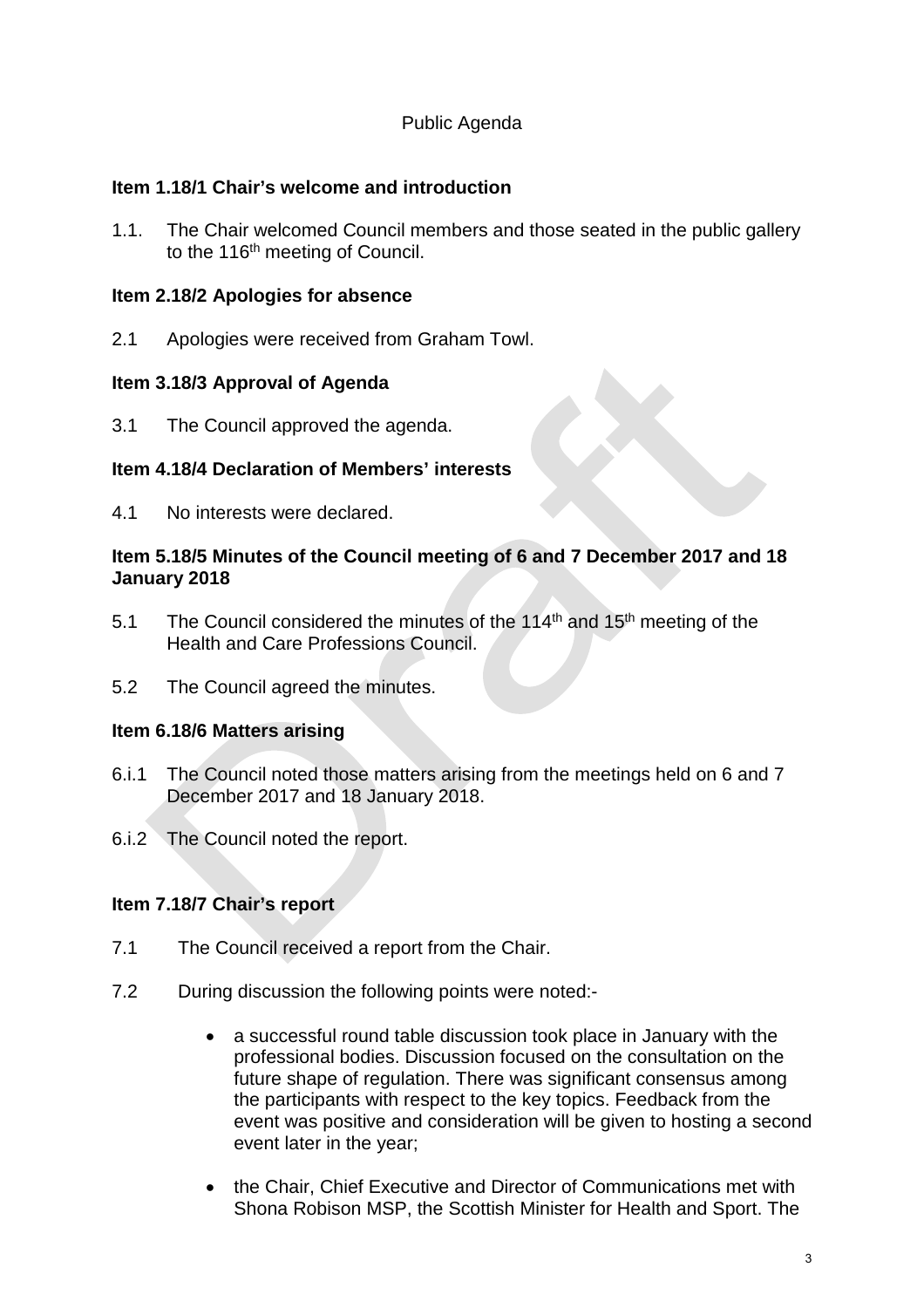Minister recognised the need for flexible legislation to enhance regulatory efficiency, she was also supportive of the need to regulate Physicians Associates; and

- the Chair and Chief Executive will shortly be writing to congratulate the newly appointed Minsters at the Departments of Health and Social Care and Education. An invitation to meet will be extended.
- 7.3 It was noted that the University of Surrey research 'understanding the prevalence of fitness to practise cases about paramedics and social workers' was not discussed at the recent round table event with professional bodies. It was agreed that this would be a useful theme for a future event. It was also agreed that wider Council participation would be sought in any future similar event.
- 7.4 The Chair noted that it was the last meeting of the Council for the outgoing Director of Policy and Standards, Michael Guthrie. The Chair and the Council thanked Michael for his invaluable advice and wise counsel over the last decade. It was noted the Michael will shortly be taking up a post at a regulator in Australia. The Council wished him the very best for the future.
- 7.5 The Council noted the report.

#### **Item 8.18/8 Chief Executive**'**s report**

- 8.1 The Council received a report from the Chief Executive.
- 8.2 During discussion the following points were noted:-
	- the 186 Kennington Park Road project is progressing as expected and it is expected Council members will be invited to tour the new building in March 2018;
	- the leasing of office space in 186 Kennington Park Road is progressing well and it is expected that the agreement will be signed in February 2018;
	- the 9 month reforecast and actuals indicate that for the full year, income will be in line with the original budget, and overall expenditure will be £176k under the original budget;
	- the number of open cases in the pre Investigating Committee Panel (ICP) stage continues to be above forecast expectations. This is due to a slowdown in the closure rate resulting from the additional scrutiny of pre-ICP case closures; and
	- the planned meeting between the Director of Fitness to Practise and the PSA's Director of Quality has been postponed to the 9<sup>th</sup> February.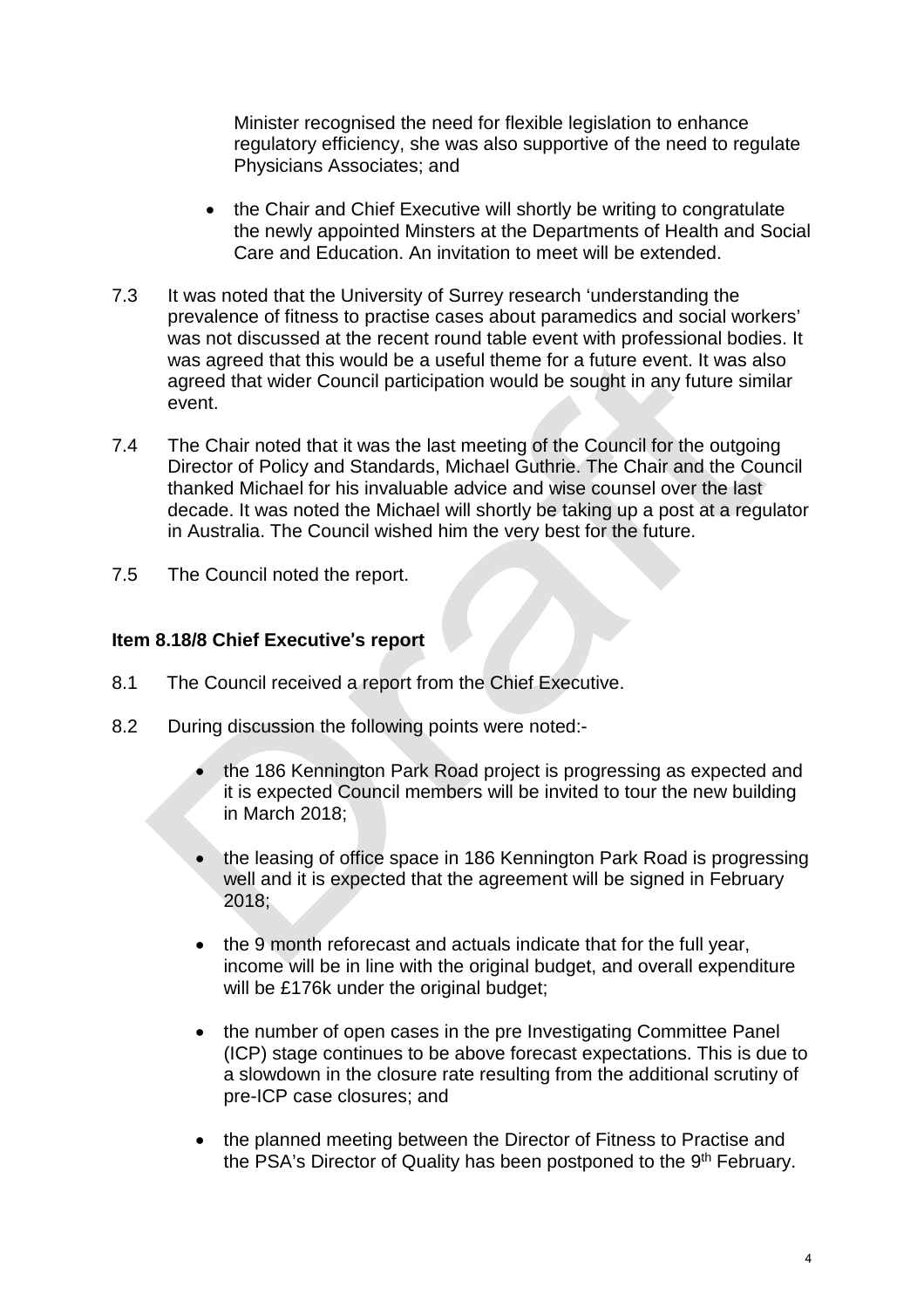- 8.3 The Council discussed the performance against budget and timeframe of the 186 Kennington Park Road project. The following points were noted and resulting actions agreed: -
	- the Executive consider that the benefits outlined in the business case will be realised:
	- the contingency within the original budget was used. The budget of the project was increased to £3.3million in the summer of 2017 because of the issue with the rendering on the middle building. In response to a question, the Executive advised that this figure was now expected to be exceeded by around £100k.
	- this increase will not take the HCPC over its annual budget for 2017- 18 for operating expenditure and capital expenditure combined, which was £37m, and has not required funds from business as usual activity to be diverted;
	- following the closure of the project, a comprehensive evaluation of performance will be initiated. This could include independent internal audit input if the Audit Committee consider this appropriate for the 2018-19 internal audit plan;
	- any review of the project, internal or external, should be presented to the Council in addition to the Audit Committee; and
	- an overview of the initial business case and a summary of the timeline of the project issues to date should be presented to the Council in March 2018, to assist the understanding of all members, as some members were not appointed when the project was initiated.
- 8.4 The Council discussed the ongoing technology issues facing the registration transformation and improvement project. The following points were noted and resulting actions agreed: -
	- the bug previously notified to the Council, which requires intervention from Microsoft, still does not have a resolution date;
	- Microsoft recently announced that the technology which has been used to build the CPD Online Service will no longer be supported from 1 August 2018;
	- this announcement prompted the initiation of the CPD Online Service Migration project, which has a budgeted cost of £253k and an estimated completion date of August 2018;
	- legal advice is being sought as to the HCPC's position, Microsoft have been responsive in exploring options at their cost to mitigate the impact on the HCPC;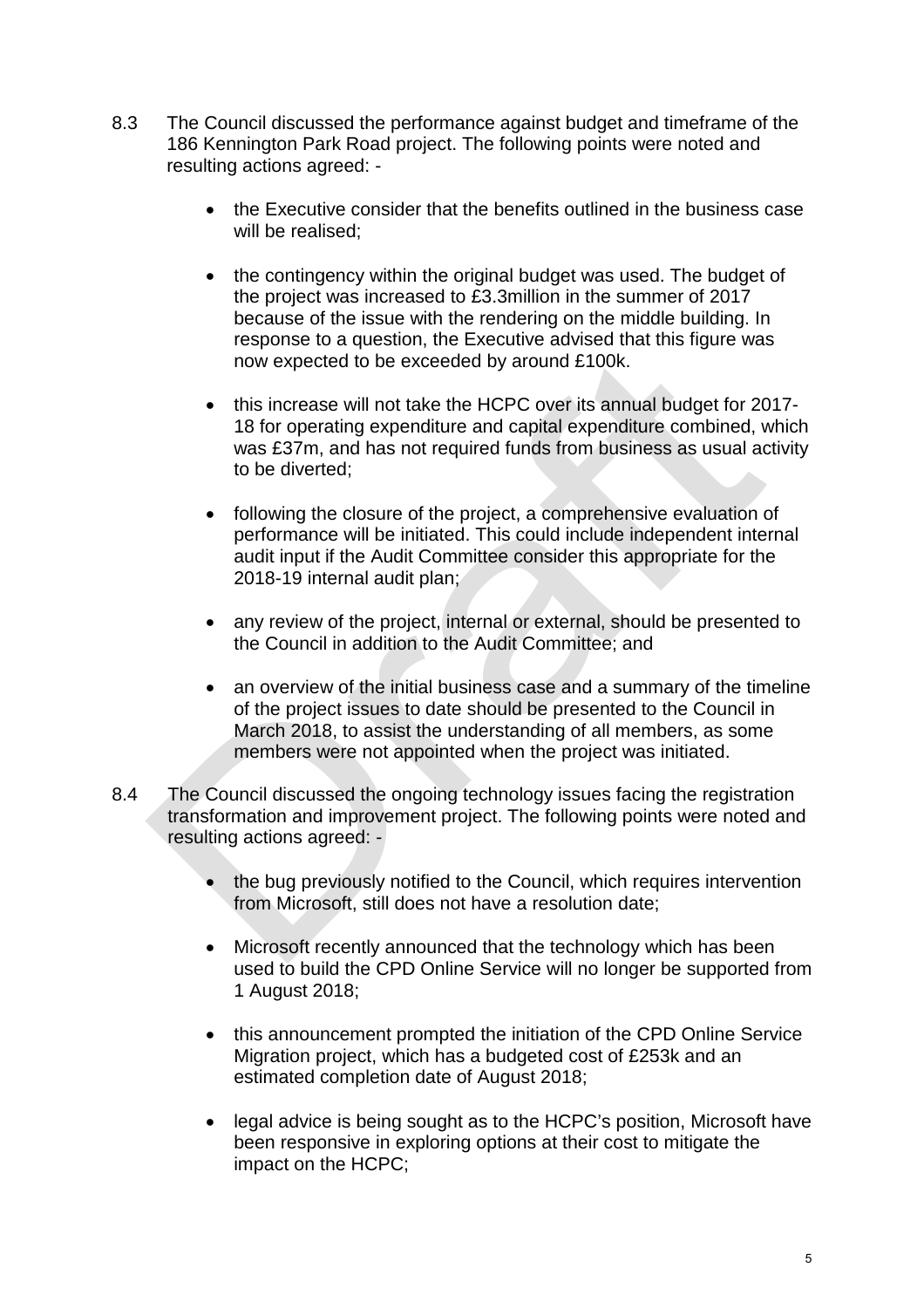- the CPD module of the registrations project is a proof of concept. Following its completion, a gateway review will determine how the rest of the project progresses;
- a review of the registration project is included in the 2017-18 internal audit plan. Due to recent delays in the delivery of the plan, this review will be considered by the Audit Committee in June 2018; and
- this internal audit report will then be presented to Council in July 2018 to inform a wider discussion of the future of the project and how the issues encountered may inform the strategic approach to IT platforms in future.
- 8.5 The Council noted that to date, no response has been received from the ICO regarding the self-report of an incident in December 2017. The Governance Manager advised that the incident was reported due to the particular circumstances of the error, but that it is not expected to meet the ICO's threshold for regulatory action. An update will be provided through the CEO report when a response is received.
- 8.6 The Council noted the report.

#### **Item 9.18/9 New Regulatory body for social work**

- 9.1 The Council received a verbal update from the Chief Executive. The following points were noted:-
	- the Chief Executive met with officials at the Department of Health and Social Care in February and was informed that a consultation on the legislation for Social Work England will be launched before the end of the financial year;
	- the timetable for the project is ambitious and currently assumes transfer in Spring 2019. The Executive expects that Autumn 2019 is probable; and
	- recruitment for the Chair and Chief Executive of Social Work England is progressing.

#### **Item 10.18/10 Corporate Plan**

- 10.1 The Council received a report from the Executive.
- 10.2 The Council noted the following points:-
	- the plan is informed by discussion at the Executive and Council workshop held in January 2018;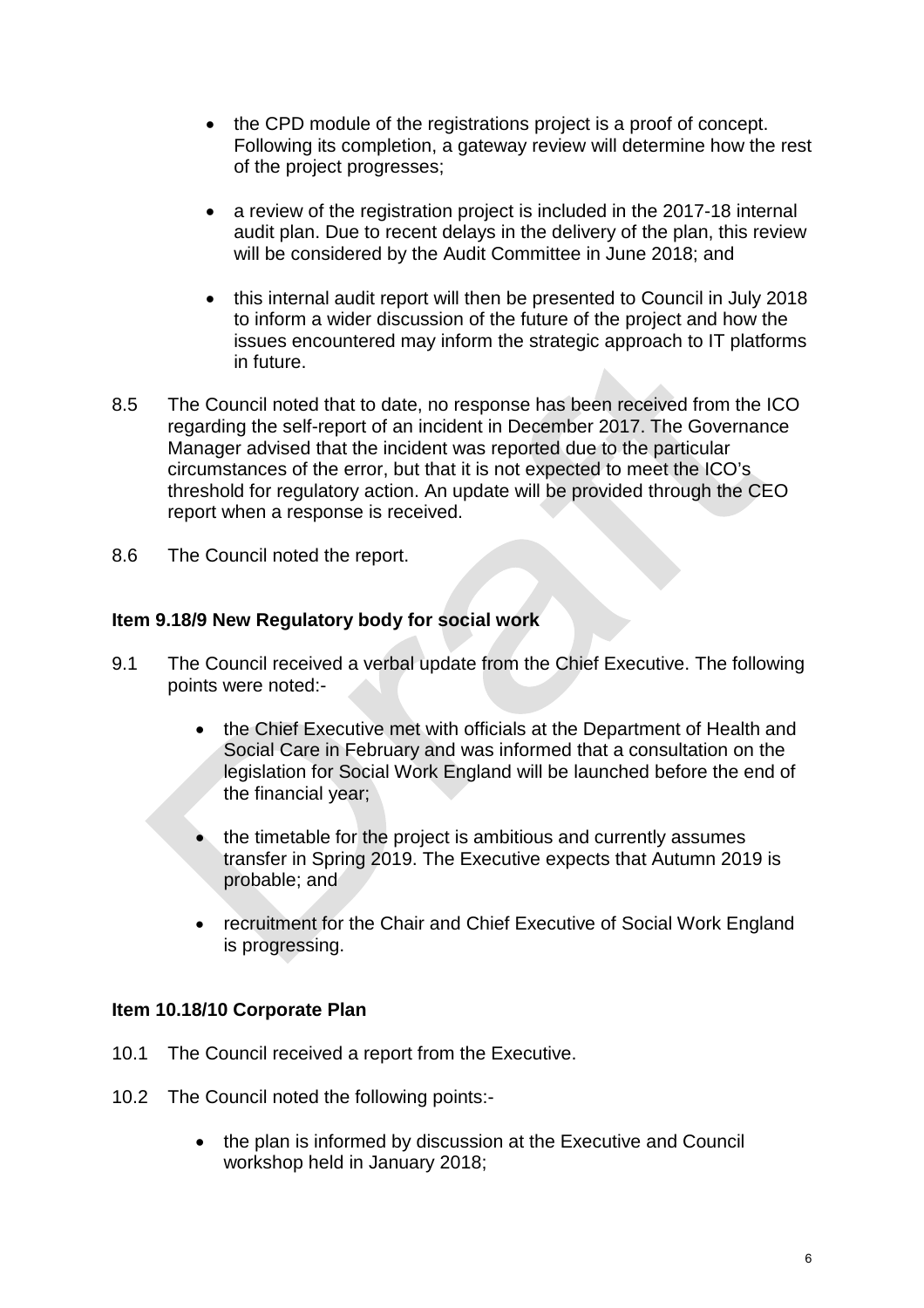- the corporate plan will sit between the high-level strategic intent and the directorate work plans;
- it is proposed that delivery of the corporate plan is monitored by the Council through regular reporting as part of the Chief Executive's report at each Council meeting and a more detailed report to the Council every six months;
- it is recommended that in the next planning cycle the Council consider the structure of the strategic planning framework, possibly discontinuing the strategic intent, replacing this with a corporate strategy and annual business plan; and
- the risk register is currently undergoing review, which will take into account the draft corporate plan.
- 10.3 The Council discussed the intended audience of the corporate plan. It was agreed that when the overall strategic planning framework is considered by Council in future planning cycles, it could become more outward facing. It was agreed that for the current plan, public protection requires more prominence.
- 10.4 The Council agreed that for strategic priority one, the last bullet point, 'we maintain and improve our performance across all of our functions' should be ordered first to emphasise that improvement is across all functions.
- 10.5 The Council noted that the deliverable of working in partnership with the Council of Deans of Health for priority two refers to a specific joint event. It was agreed that this should be clarified and that wider engagement with quality bodies should be reflected.
- 10.6 The Council agreed that for strategic priority three, the deliverable for KPI's should be to embed rather than agree to reflect progress to date and the expectation of Council.
- 10.7 The Council agreed that the draft corporate plan should influence workplans currently in development for 2018-19. It was noted that the plan will inform the setting of goals and objectives of management for the coming financial year
- 10.8 The Council agreed that the next planning cycle should be initiated in July 2018 in order for proposals to be agreed at the Council strategic away day in October 2018.
- 10.9 The Council noted the paper, agreeing to consider a final draft at its March 2018 meeting.

#### **Item 11.18/11 Key Performance Indicators**

- 11.1 The Council received a report from the Executive.
- 11.2 The Council noted the following points: -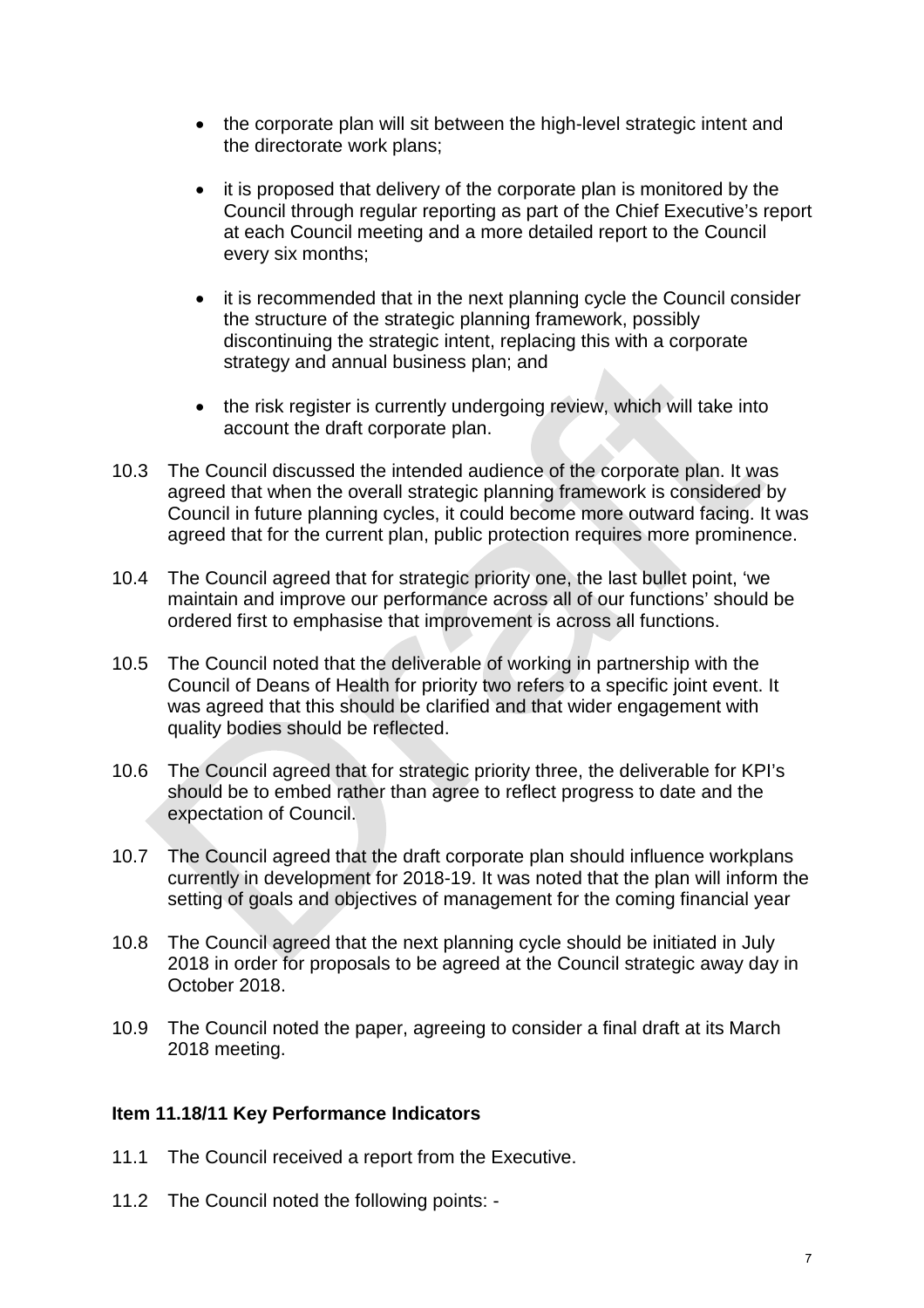- in January 2018, the Council and Executive participated in a workshop that began the process of developing corporate Key Performance Indicators (KPIs);
- a streamlined approach to performance reporting to the Council was introduced in July 2017. The new approach reduced the volume of performance data and enhanced the performance commentary;
- once agreed, reporting against the KPIs will be included at the beginning of the performance report; and
- the draft corporate plan includes as a key deliverable to agree a set of KPIs and further review the data set and commentary provided to the Council at each meeting.
- 11.3 The Council discussed a KPI around IT efficiency and quality. It was agreed that service availability would be too blunt of a measure, and the Director of IT was asked to consider potential KPIs for this area.
- 11.4 The Council discussed the proposed KPI for projects. It was agreed that given the number and complexity of projects proposed for 2018-19, the addition of a score card format, previously removed from the performance report, may be needed, accompanied by exception reporting within the narrative report.
- 11.5 The Council noted that the shortlist does not include measures of satisfaction with core processes or confidence in the HCPC. This is because currently, this data does not exist in an appropriate or robust format for a KPI. It was noted that the stakeholder market research may assist in setting a baseline in this area and determining future data collection requirements.
- 11.6 The Council discussed the proposed KPI for employee turnover. The Council did not feel this KPI would provide the Council with key performance information. It was noted that specific band turnover could give a clearer picture or employee sick days. It was agreed that the Director of HR would consider what HR KPI would be most suitable for the HCPC's circumstance.
- 11.7 The Council noted that when the budget for 2018-19 is agreed, specific budget lines may form KPIs.
- 11.8 The Council noted the paper and agreed to consider a final set of KPIs for approval at its March 2018 Council meeting.

#### **Item 12.18/12 Stakeholder Market Research**

- 12.1 The Council received a report from the Executive.
- 12.2 The Council noted the following points: -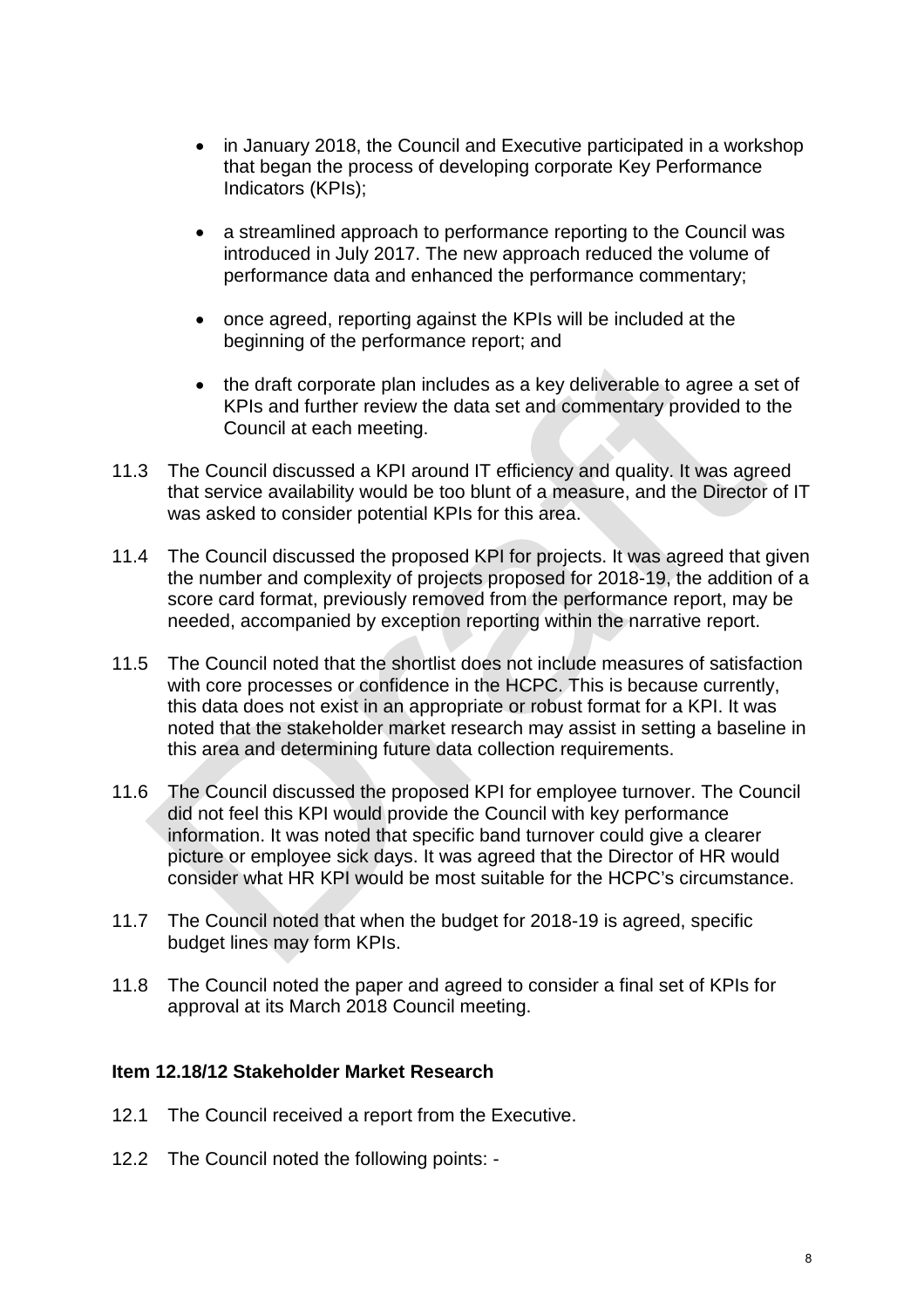- the purpose of the research is to explore with stakeholder groups their understanding and views of the HCPC. The outcomes of the research will inform ongoing strategy development, communication and engagement. The research forms a key deliverable of the draft corporate plan;
- the research will build on similar research carried out for the HCPC in previous years with a focus on being able to benchmark stakeholder views and understanding;
- regional perspectives will be an expected element of proposals;
- a diverse variety of employer bodies views will be sought in the research;
- previous research on experiences of the CPD process will be incorporated and built upon;
- a budget of c.£70,000 is anticipated, this will need to be funded from the 2018-19 budget; and
- if agreed the invitation for research proposals will be issued immediately. The deadline for proposals will be 23 March 2018. The selection panel will be formed of the Chair of Council, Director of Communications and a member of the Policy and Standards Directorate.
- 12.3 The Council discussed the intention to gather employer views on whether they consider newly qualified registrants are adequately prepared for practice. It was agreed that caution is required when phrasing of questions on this topic as employers may be measuring new graduates against a different expectation of practice level than the standards thresholds. It was agreed that this would need to be explored with bidders during selection.
- 12.4 The Council noted that experience when engaging with the HCPC across different channels would be included in the scope of the research and that this would include events.
- 12.5 The Council noted the research brief.

#### **Item 13.18/13 2018/19 budget update**

- 13.1 The Council received a report from the Executive.
- 13.2 The Director of Finance gave a brief presentation on the breakdown of the HCPC's operating cost, income and budgeting approach. The Council noted the following points:-
	- the base case budget was discussed by the Audit Committee on 17 January. Following this meeting the Executive and Chair of the Audit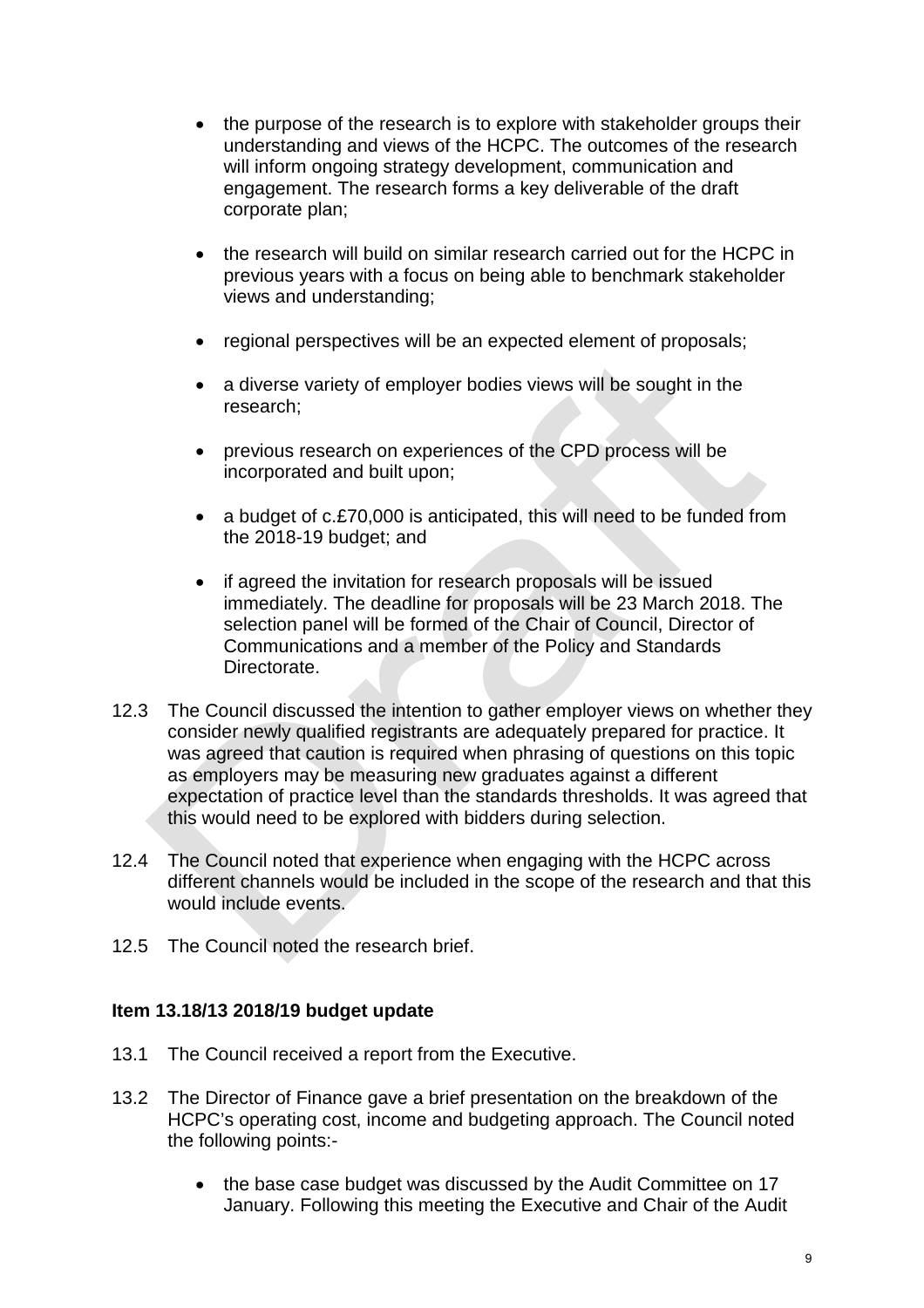Committee met on 2 February to agree further revisions to the budget needed to reach a position the Executive could recommend to Council;

- the Audit Committee gave a clear steer that the budget should break even or seek to make a small surplus for future requirements;
- HCPC has achieved small operating surpluses every year since 2010- 11. However free reserves are negative, and have decreased during 2017-18 due to our expenditure on the 186 KPR refurbishment and other capital projects. The HCPC is able to operate with low reserves and negative free reserves because of the requirement for registrants to pay their fees in advance;
- the base case budget currently shows a deficit of £256k, or 0.7% of operating costs. Due to time constraints, the budget does not take into account the reductions or increased funding for fitness to practise agreed at the Executive's meeting on 2 February;
- the Executive will further review the budget in February and present a final budget proposal for the Council's approval in March. This will include an update to payroll budgets based on the recommendations of the Remuneration Committee;
- the Executive recommends investing a further £250k in fitness to practise to fund the improvement plan; and
- further updates of the budget may be required during 2018-19 due to external policy decisions.
- 13.3 The Council noted the lack of flexibility in budget setting due to fixed costs. It was agreed that this inflexibility presents a risk to the HCPC's future agility and ways to remedy this need to be explored in future years.
- 13.4 The Council noted that investment income is not included in the budget. This income is approximately £150k annually and forms a small contingency.
- 13.5 The Council agreed that it required more information on the benefits expected from the proposed increase in fitness to practise funding. The Council emphasised that it is willing to invest where this is needed, but that assurance is required as to the expected performance improvements resulting from investment.
- 13.6 The Council noted the fixed price nature of the contract for fitness to practise case preparation and presentation, and that these costs form a significant portion of the HCPC's overall expenditure. The Council agreed that when the legal services contracts are next re-tendered, the Council should give consideration to its ongoing approach regarding internal vs external resource.
- 13.7 The Council discussed the presentation of the training and development budget. The Executive clarified that the per capita presentation aimed to show costs relative to employee numbers and was not in reality an individual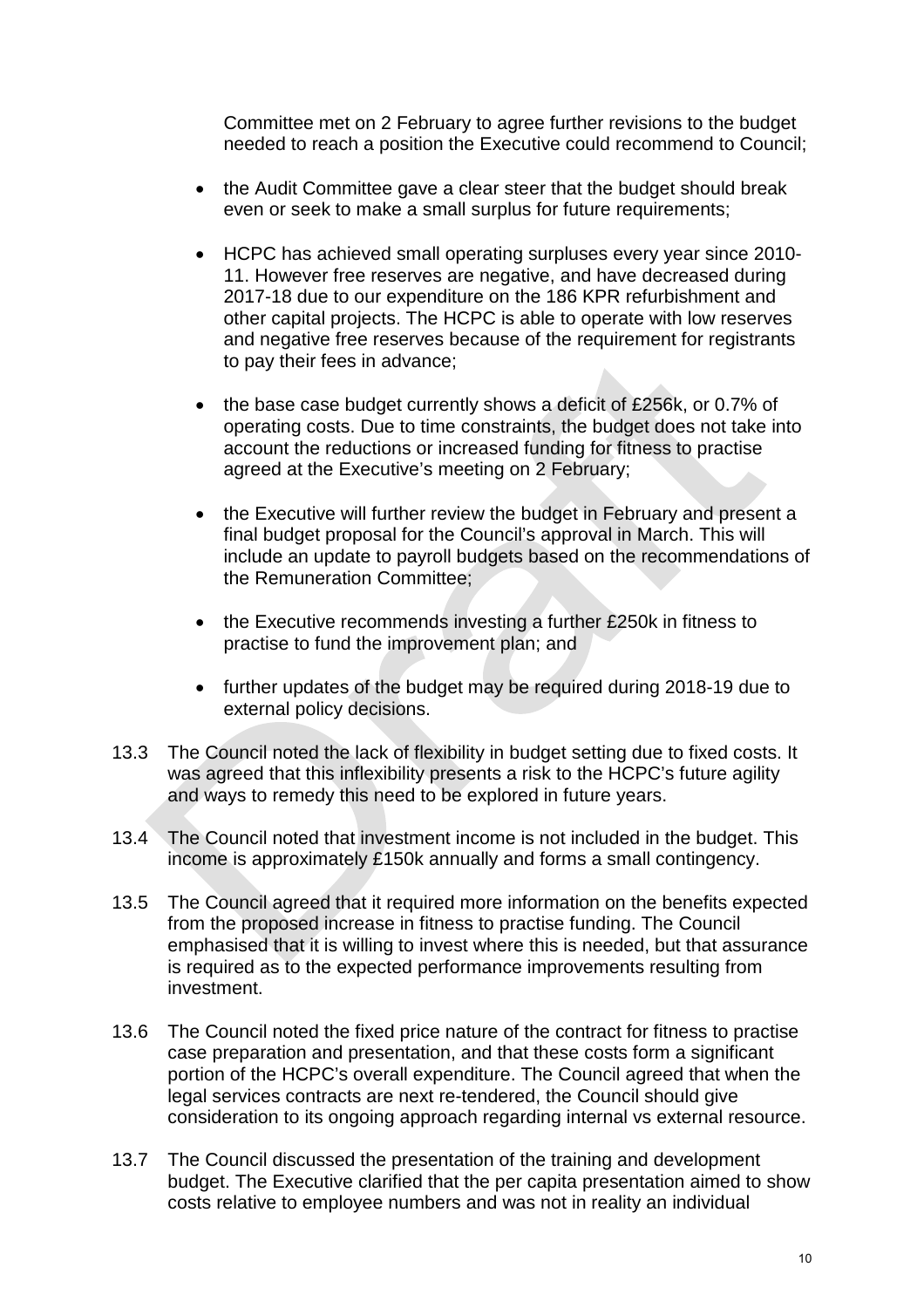allowance, training is led by organisational need and objectives and will be managed centrally by HR in future.

- 13.8 The Council discussed the continuous improvement focus of the HCPC's quality assurance framework. The Council considered that its visibility of achievements in this area could be improved
- 13.9 The Council thanked the Executive for its in depth exploration of possible cost saving opportunities. The Council provided the following steer to the Executive in further developing the final budget proposal: -
	- the budget should aim to break even;
	- the risks presented for the individual cost saving options require more definition and a presentation of mitigations;
	- the Executive should clearly indicate its recommendations on the cost saving options presented;
	- the Council supports fitness to practise investment but more information is required as to expected returns on investment; and
	- contingency in project budgets needs to be reviewed, with a recommendation that this is removed from individual projects and presented an as overall project portfolio contingency.

13.10 The Council noted the paper.

#### **Item 14.18/14 Fee Rise**

- 14.1 The Council received a report from the Executive.
- 14.2 The Council noted the following points:-
	- recent reviews of the five year plan have indicated that financial pressures, including the loss of income when social workers transfer to Social Work England, may mean that a fee increase is necessary in the medium term;
	- the HCPC's fees were last increased on 1 August 2015;
	- the process of achieving a fee rise takes a minimum of nine months, and can be subjected to delays due to external factors;
	- the full financial benefit of a fee rise takes two years after the effective date of any increase due to the renewal two year cycle; and
	- the Executive have agreed a project to review HCPC's cost base and the expected impact of the transfer of social workers. The project will produce a paper for the Council's consideration of options in July 2018.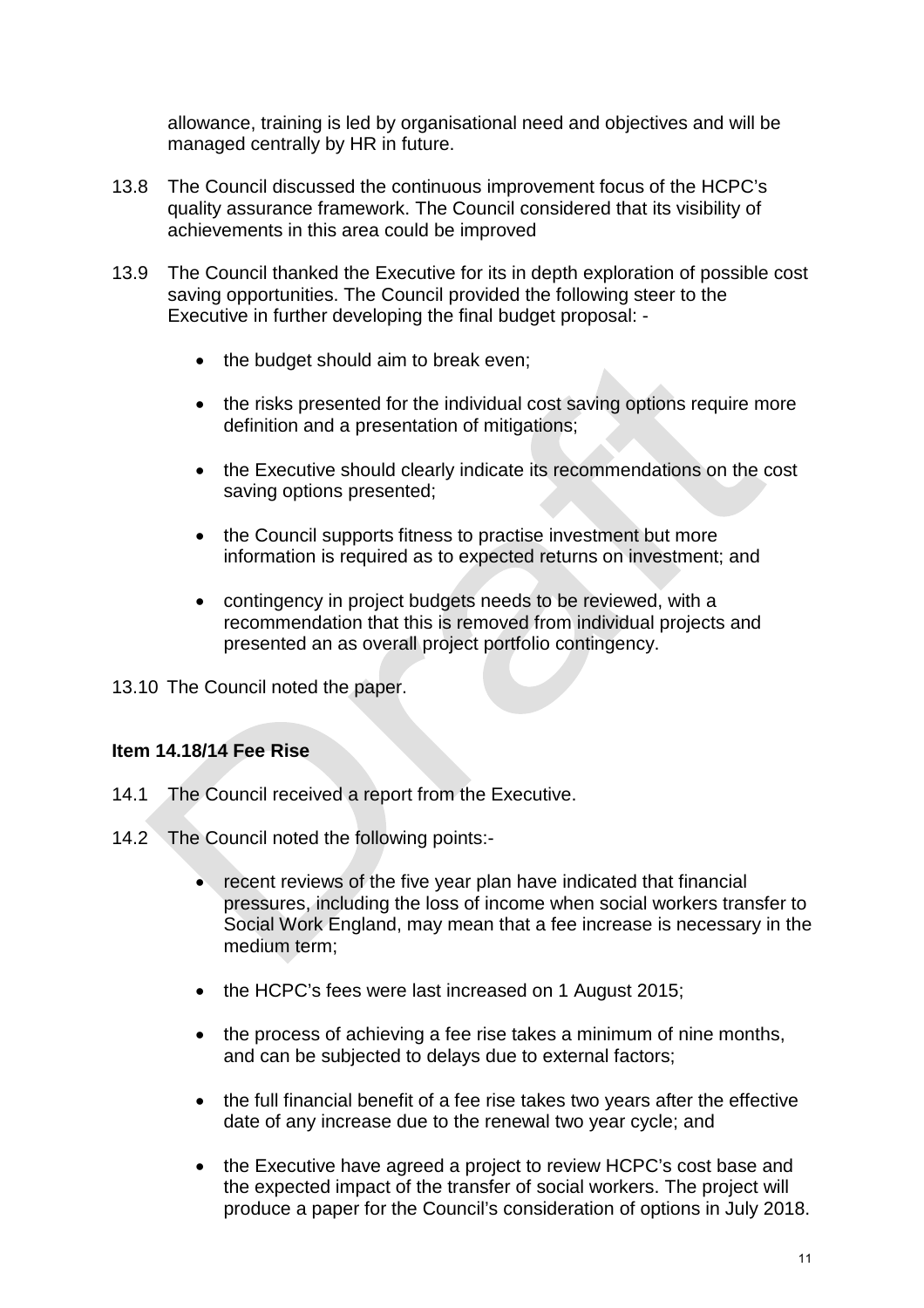- 14.3 The Council noted that the Department of Health and Social Care (DoHSC) will need to agree to the tabling of a fee increase in parliament before the HCPC can seek parliamentary approval. The possibility of a fee increase has been discussed with the DoHSC during discussions about the transfer of social worker regulation. The Council agreed that the Executive should be more explicit about the HCPC's intentions with regards to a possible fee increase in upcoming discussions with the DoHSC.
- 14.4 The Council requested that the paper presented to the Council in July 2018 revisits any communications messages during the 2015 fee rise about the HCPC's future intentions on fee levels.
- 14.5 The Council noted that not all income opportunities have been explored, for example fees in Education approvals. The Education and Training Committee have initiated an exploration of this possibility. The Council requested this be explored in future fees analysis papers.
- 14.6 The Council noted the paper and agreed to receive a further paper on fees in July 2018.

#### **Item 15.18/15 Format of the Annual report and Accounts**

- 15.1 The Council received a report from the Executive.
- 15.2 The Council noted that the Executive has developed a proposed revised structure and communication approach for the HCPC's annual report and accounts 2017-18. The intention is to create a more accessible and engaging publication for the reader which is in keeping with the changes recently made to the Fitness to Practise and Education annual reports.
- 15.3 The Council noted that the annual report 2017–18 will utilise design elements from the key financial information produced last year including infographics. In 2018-19 the strategic priorities set out in the corporate plan will be used to further develop the contents of the annual report.
- 15.4 The Council welcomed the new annual report approach, agreeing that the draft structure is easy to read and a great improvement on the previous approach.
- 15.5 The Council agreed the proposed structure for the annual report and accounts 2017–18.

#### **Item 16.i.18/16 Strategic risk**

16.i.1 The Chair of the Audit Committee provided the Council with an update regarding the recent strategic risk workshop held by the Audit Committee and Executive. It was noted that Haysmacintyre, the HCPC's external auditors facilitated a successful session, which resulted in key strategic risk headings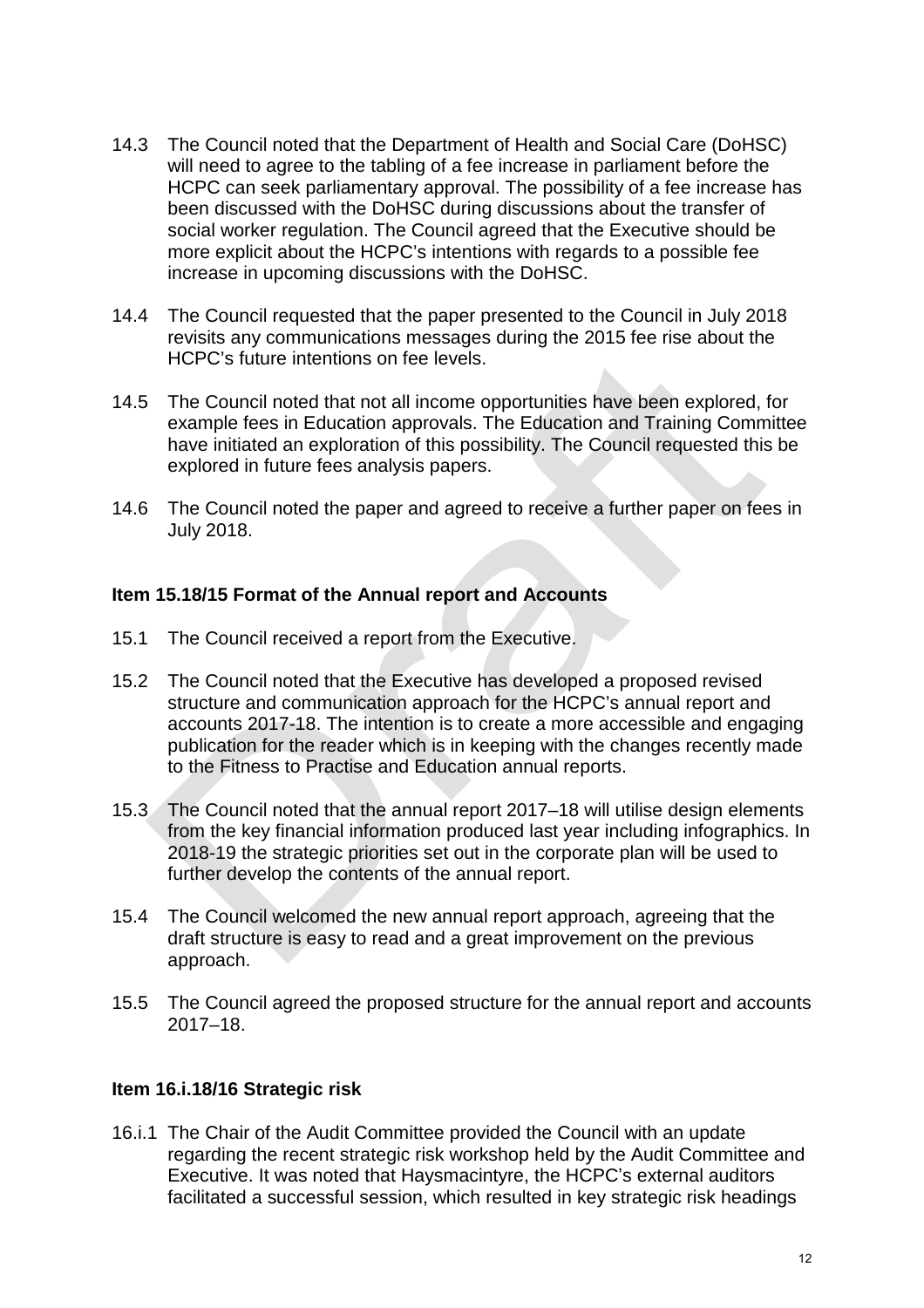and high level plans for a new more strategically focused risk register. This revised risk register will be further developed and presented to the Council in July 2018.

#### **Item 16.ii.18/17 Minutes of the Audit Committee meeting held on 17th January 2018**

- 16.ii.1 The Council considered the minutes of the Audit Committee held on 17th January 2018. An overview of the business considered was provided by the Chair of the Audit Committee.
- 16.ii.2 The Chair of the Audit Committee provided the Council with an update on recent issues impacting the progression of the 2017-18 internal audit plan.
- 16.ii.3 The Council noted the minutes.

#### **Item 17.18/18 Minutes of the meeting of the Education and Training Committee held on 18th January 2018**

- 17.1 The Council considered the minutes of the Education and Training Committee held on 17 January 2018. An overview of the business considered was provided by the acting Chair of the Education and Training Committee.
- 17.2 The Council noted that the Education and Training Committee will consider lessons learnt from the approval route experience in this case.
- 17.3 The Council noted the minutes.

#### **Item 18.18/19 Any other business**

18.1 There was no further business.

#### **Item 19.18/20 Future agenda items**

- 19.1 The Council noted that the following items would be considered at the March 2018 meeting:-
	- Chief Executive's Report including performance data
	- Chair's Report
	- Registrant numbers forecast
	- 5-year plan
	- Budget for 2017-2018
	- Directorate work plans
	- Surrey research action plan
	- Annual review of feedback and complaints
	- Indicative Sanctions Policy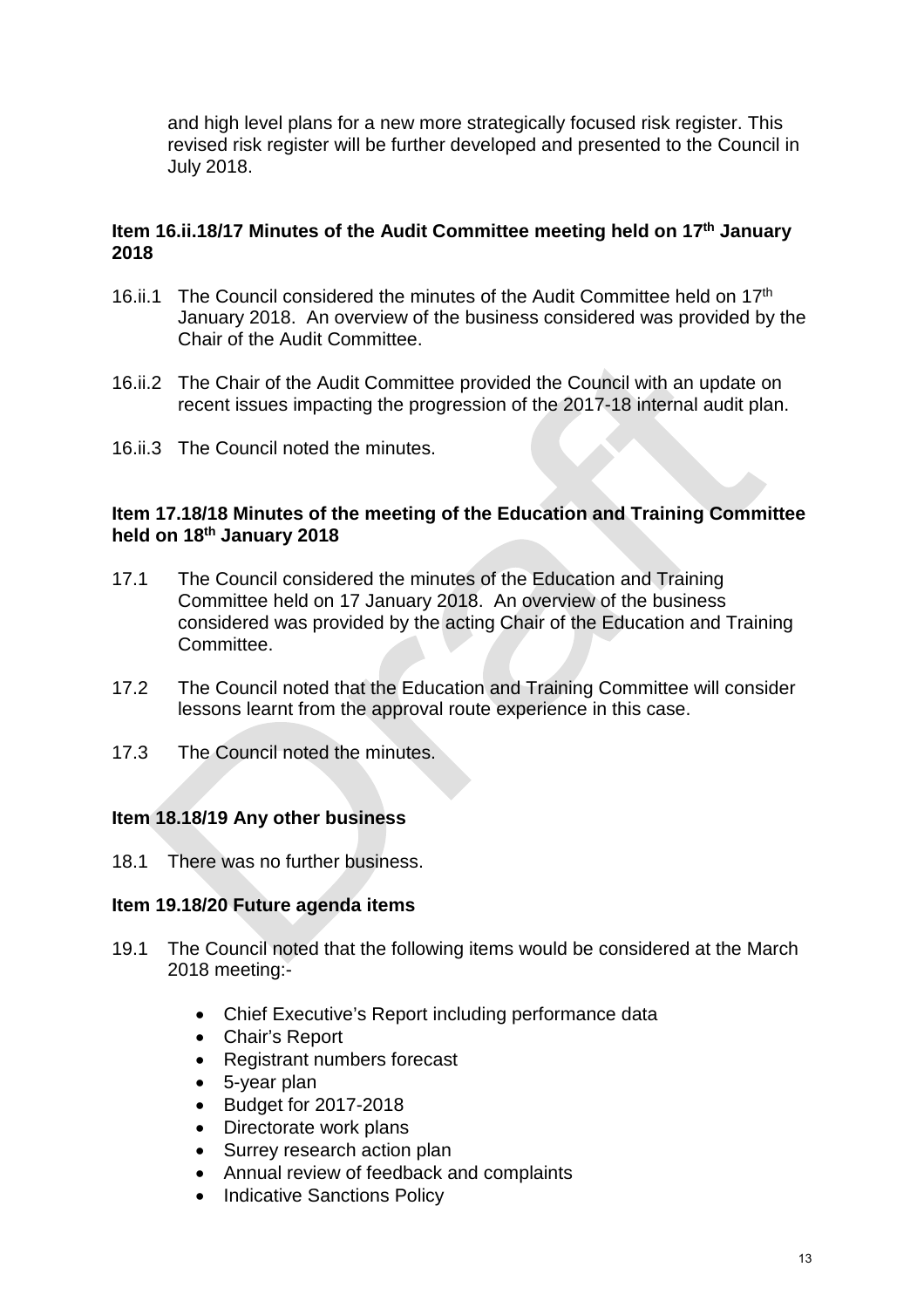- Review of 186 KPR project business case
- Remuneration Committee 6 February minutes
- Tribunal Advisory Committee 18 February draft minutes
- Education and Training Committee 1 March draft minutes
- Audit Committee 6 March draft minutes

#### **Item 20.18/21 Meeting evaluation**

- 20.1 The Council discussed its meeting structure, agreeing to hold future meetings normally on one day as part of HCPC wide cost saving efforts.
- 20.2 It was agreed that the March meeting would take place only on 21<sup>st</sup> March beginning at 10.30am with a private Council only discussion, followed by the formal meeting at 1pm.
- 20.3 The Council agreed that the July 2018 meeting would take place on one day with the second day being focused on the next cycle of strategic planning.

#### **Item 21.18/22 Resolution**

#### **Resolution**

The Council is invited to adopt the following:

'The Council hereby resolves that the remainder of the meeting shall be held in private, because the matters being discussed relate to the following;

- (a) information relating to a registrant, former registrant or application for registration;
- (b) information relating to an employee or office holder, former employee or applicant for any post or office;
- (c) the terms of, or expenditure under, a tender or contract for the purchase or supply of goods or services or the acquisition or disposal of property;
- (d) negotiations or consultation concerning labour relations between the Council and its employees;
- (e) any issue relating to legal proceedings which are being contemplated or instituted by or against the Council;
- (f) action being taken to prevent or detect crime to prosecute offenders; the source of information given to the Council in confidence; or
- (h) any other matter which, in the opinion of the Chair, is confidential or the public disclosure of which would prejudice the effective discharge of the Council's functions.'